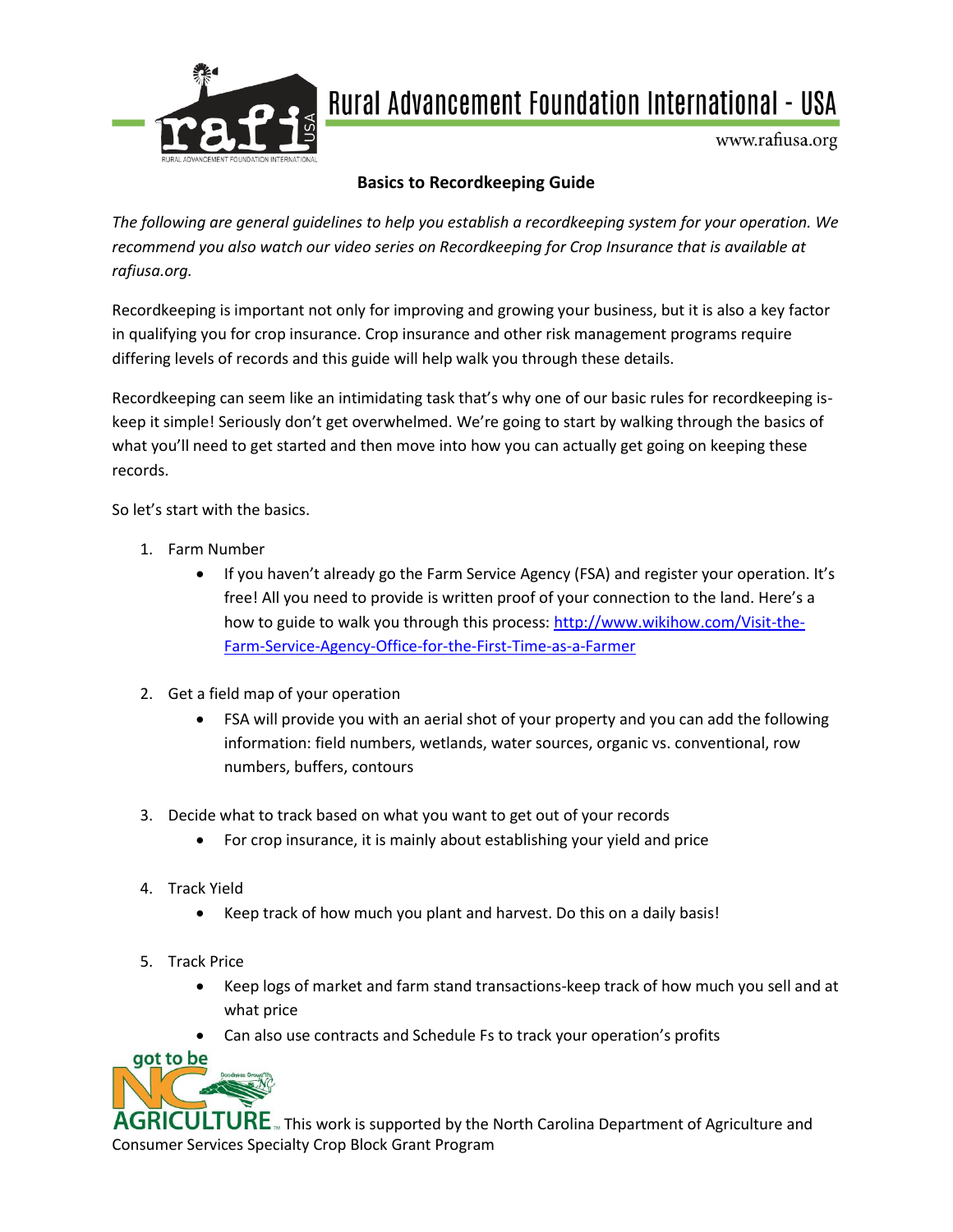

www.rafiusa.org

 If you have contracts or receipts keep these to provide additional verification of your records, it's always helpful when you can back up your own records with information from another source.

Now we're going to transition into how you actually go about keeping your records. Figure out what works best for you! You might prefer using spreadsheets on a computer or maybe keeping track in a notebook, experiment and figure out what's best. Keep it simple, choose whichever method gets you keeping records on a daily basis.

Here's some tips for while you're getting started with recordkeeping:

- 1. Keep your records handy.
	- That could be a notebook in the dash of your truck or a smart phone that you carry with you
- 2. Protect your records from the elements!
	- This is especially important if you're using paper or electronics (keep them in ziploc bags)
- 3. You don't have to have just one copy of your records. You can keep multiple copies in different locations.
	- For example maybe it makes sense to have harvest records in the truck and sales records by the cooler.
- 4. Keep your records updated. Update you records every day!
	- It is much easier to keep records as your season progresses rather than trying to sit down at the end of the season, or month, or even week and try to recreate what happened.
- 5. Keep you records clear and consistent
	- These are your records, so do what works best for you!
- 6. Date everything.



 $\overline{\mathsf{URE}}$  This work is supported by the North Carolina Department of Agriculture and Consumer Services Specialty Crop Block Grant Program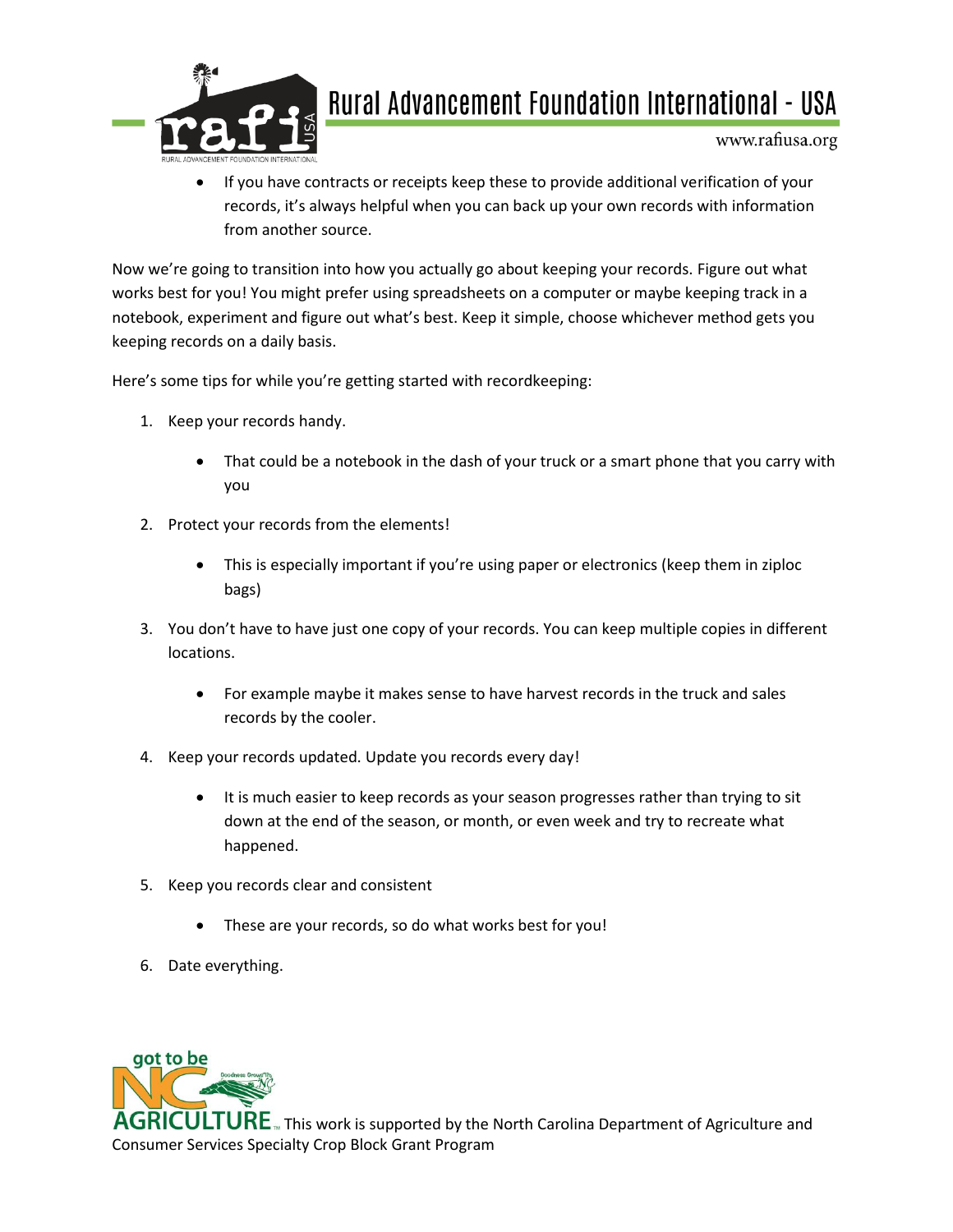

www.rafiusa.org

 This is essentially the same as number 4, but that's how serious we are. Date it! It will be so much easier if you keep records every day. It is much less overwhelming that way and provides the most thorough information.

As I'm sure you're understanding now there are multiple ways that you can keep records. If you're looking for a template to get you started we have forms for Planting, Harvesting and Sales. We've also included links to some other organizations who have great recordkeeping resources as well

#### Additional Resources:

- North Carolina Cooperative Extension:<https://www.ces.ncsu.edu/>
- Farmers' Legal Action Group (FLAG): [http://www.flaginc.org/2015/12/now-available-updated](http://www.flaginc.org/2015/12/now-available-updated-farmers-recordkeeping-toolkit/)[farmers-recordkeeping-toolkit/](http://www.flaginc.org/2015/12/now-available-updated-farmers-recordkeeping-toolkit/)
- Southern Sustainable Agricultural Working Group:<http://www.ssawg.org/gfp-recordkeeping/>
- National Center for Appropriate Technology ATTRA: [https://attra.ncat.org/intern\\_handbook/farm\\_records.html](https://attra.ncat.org/intern_handbook/farm_records.html)
- Carolina Farm Stewardship Association:<https://www.carolinafarmstewards.org/record-keeping/>

Here's also some additional electronic resources that might be worth considering for your recordkeeping purposes (we do not endorse any products, just wanted to give you some options)

Electronic Resources:

Microsoft Excel:<https://products.office.com/en-us/excel>

Basic option for electronic spreadsheets

Quickbooks[: https://quickbooks.intuit.com/var3/?#/](https://quickbooks.intuit.com/var3/?#/)

Accounting software for businesses

Veggie Compass:<http://www.veggiecompass.com/>

 It is a whole farm profit management tool. So it is designed specifically for farm operations

AgSquared:<http://www.agsquared.com/>



**LTURE**<sub>IN</sub> This work is supported by the North Carolina Department of Agriculture and Consumer Services Specialty Crop Block Grant Program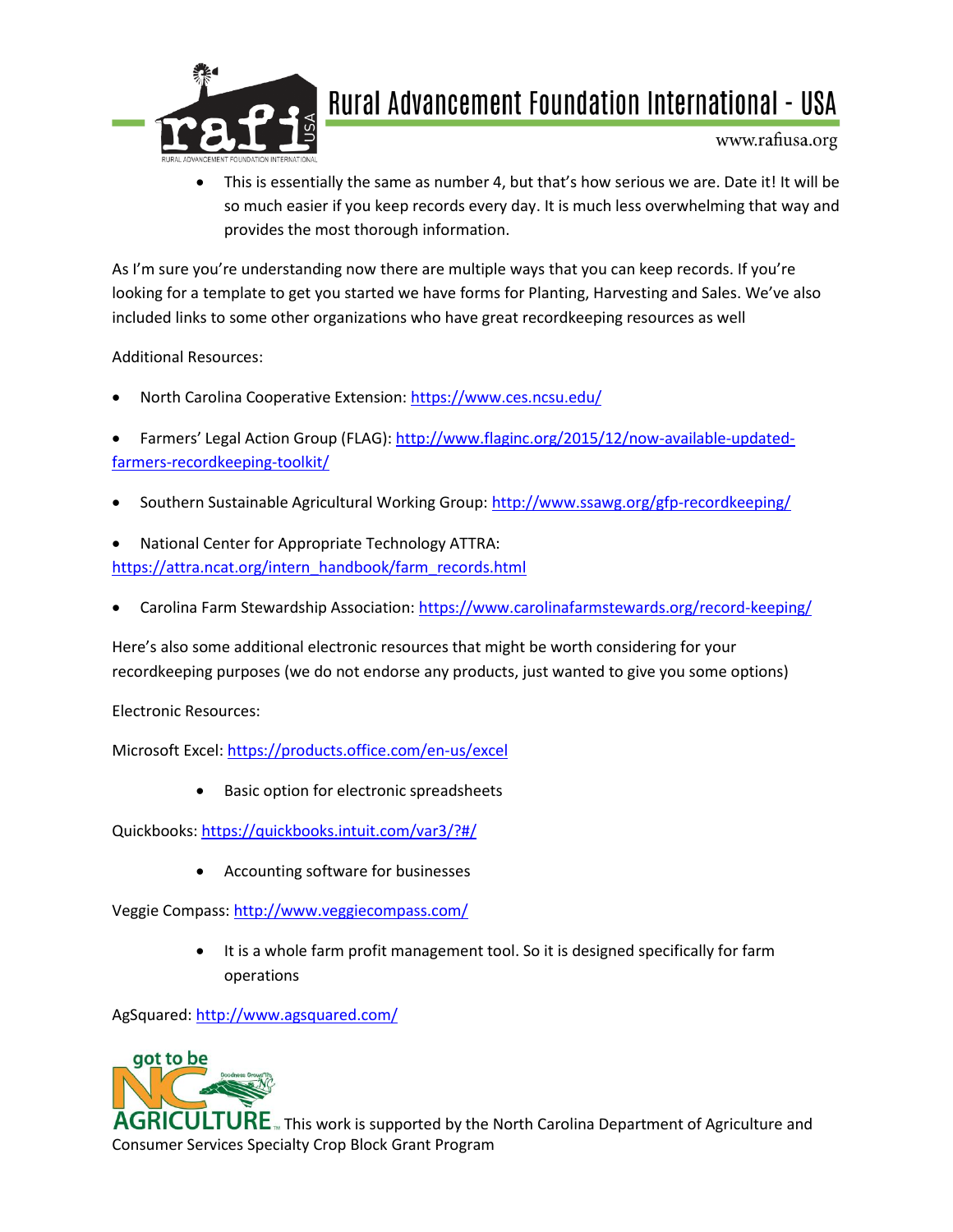

www.rafiusa.org

It is a planning, management, and record keeping software for your farm

#### *Recordkeeping for the Noninsured Crop Disaster Assistance Program (NAP)*

NAP is available through FSA and it essentially provides coverage to crops that don't have an individual crop insurance policy. If you'd like more information on NAP please see our Farmer Resources Page.

In terms of records for NAP you need to provide 3 main things for each crop:

- Amount planted
- Amount harvested
- Amount sold

In addition, you will also need to establish your approved yield for each crop you want to cover under NAP.

Approved yield is the official number in FSA records that shows how much yield your operation generates. It is based on your actual production history, so it is really important to keep records in order to have an accurate approved yield. FSA typically asks for 4-10 years of consecutive yield records to determine your approved yield.

If you don't have this many years of records then you can use a transitional yield. T-yields are the expected average for your county, so they tend to not be as good as the yields for your specific operation.

For NAP keep daily records

- Keep a daily harvest record. This will include harvest dates, amount harvested, and your harvesting unit (so if you pick in terms bins or buckets, note that)
- NAP requires a daily record of amount sold to be turned in at the end of each season. If you're selling wholesale, keep track of your contracts and bills of lading. If you're selling direct, record the amount of product you bring to your market or farm stand. At the end of the market day, record the amount you have left over. This lets you calculate how much you sold without much hassle (you can subtract the amount leftover from the amount you brought to market)

#### *Recordkeeping for the Whole Farm Revenue Protection (WFRP) policy*

WFRP covers your whole farm in a single policy – other kinds of coverage, like NAP, only work on a cropby-crop basis. WFRP incentives diversification, this means that to get better coverage, it benefits you spread your crop income as equally as possible across more than two crops. If you'd like more detailed



 $\mathbf{AGRICULTURE}_{\tiny{\text{m}}}$  This work is supported by the North Carolina Department of Agriculture and Consumer Services Specialty Crop Block Grant Program